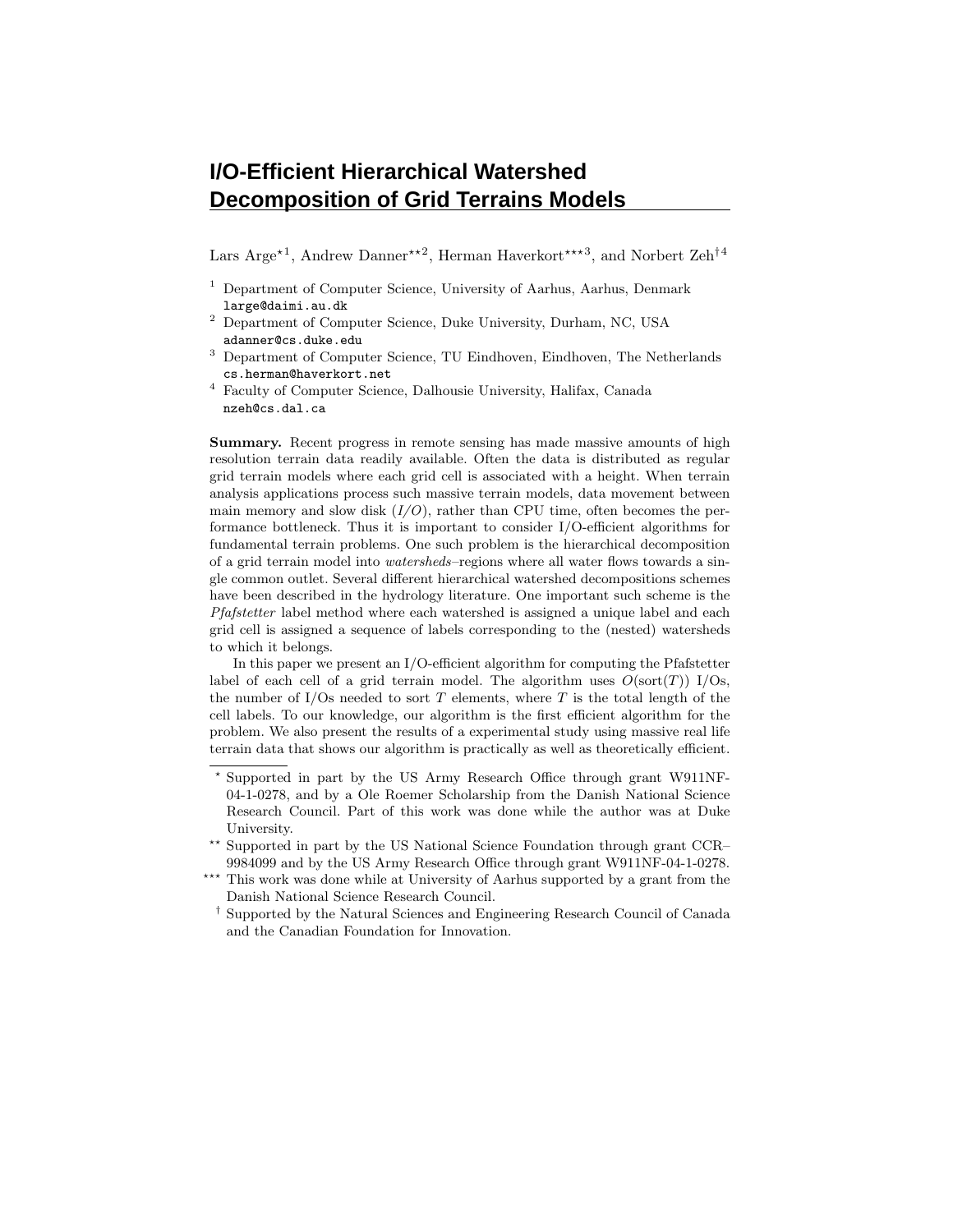## **1 Introduction**

Over millions of years, rainfall has been slowly etching networks of rivers into the terrain. Today, studying these river networks is important for managing drinking water supplies, tracking pollutants, creating flood maps, and more. Hydrologists can use large-scale digital elevation models, or DEMs, of the terrain along with a Geographic Information System, or GIS, to automate much of such studies. Often it is not necessary to study the entire terrain or river network at once; frequently one is only interested in regions that are downstream of a particular river, or the upstream areas that contribute flow to a particular river. By decomposing the terrain into a set of disjoint hydrologic units—regions where all water within the region flows towards a single, common outlet—one can quickly identify areas of interest without having to examine the entire terrain. The Pfafstetter labeling scheme described by Verdin and Verdin [16] defines a hierarchical decomposition of a terrain into arbitrarily small hydrological units, each with a unique label. These Pfafstetter labels also encode topological properties such as upstream and downstream neighbors, making it possible to automatically identify hydrological units of interest based on the Pfafstetter label alone.

In this paper, we describe an efficient algorithm for computing Pfafstetter labels efficiently on grid DEMs. Our algorithm is capable of handling massive high-resolution DEMs that are too large to fit in the main memory of even high-end machines. With recent progress in remote sensing technology, such as LIDAR, such DEMs are increasingly becoming available. Existing methods for determining hydrological units on grid DEMs use either manual methods [14], local filters [13, 10], or full terrain flow modeling [12] to identify terrain features and extract watersheds. While manual methods are often very ad-hoc, some of the main disadvantages of the current automatic methods is that they do not naturally define a hierarchical decomposition or a hierarchy that encode topological properties such as upstream and downstream neighbors. Furthermore, the existing algorithms cannot handle massive grid DEMs.

### **1.1 Pfafstetter labels of grid DEM**

Conceptually, the definition of Pfafstetter labels [16] is independent of what DEM representation is used. However, for brevity we here only formally define Pfafstetter labels for grid DEMs.

Several different methods for modeling water flow on grid DEMs have been proposed; refer to [10, 8, 12, 15] for a discussion of the different methods. To model the direction water naturally flows from each cell  $s$  in the grid, most of these methods assign one or more *flow directions* from s to one or more of its (at most) eight neighboring cells. In the most common method [10], each cell s is assigned a single flow direction to the lowest of the lower neighboring cells. To model water flow off the terrain, cells on the boundary of the terrain (cells with less than eight neighbors) without any lower neighbors are assigned a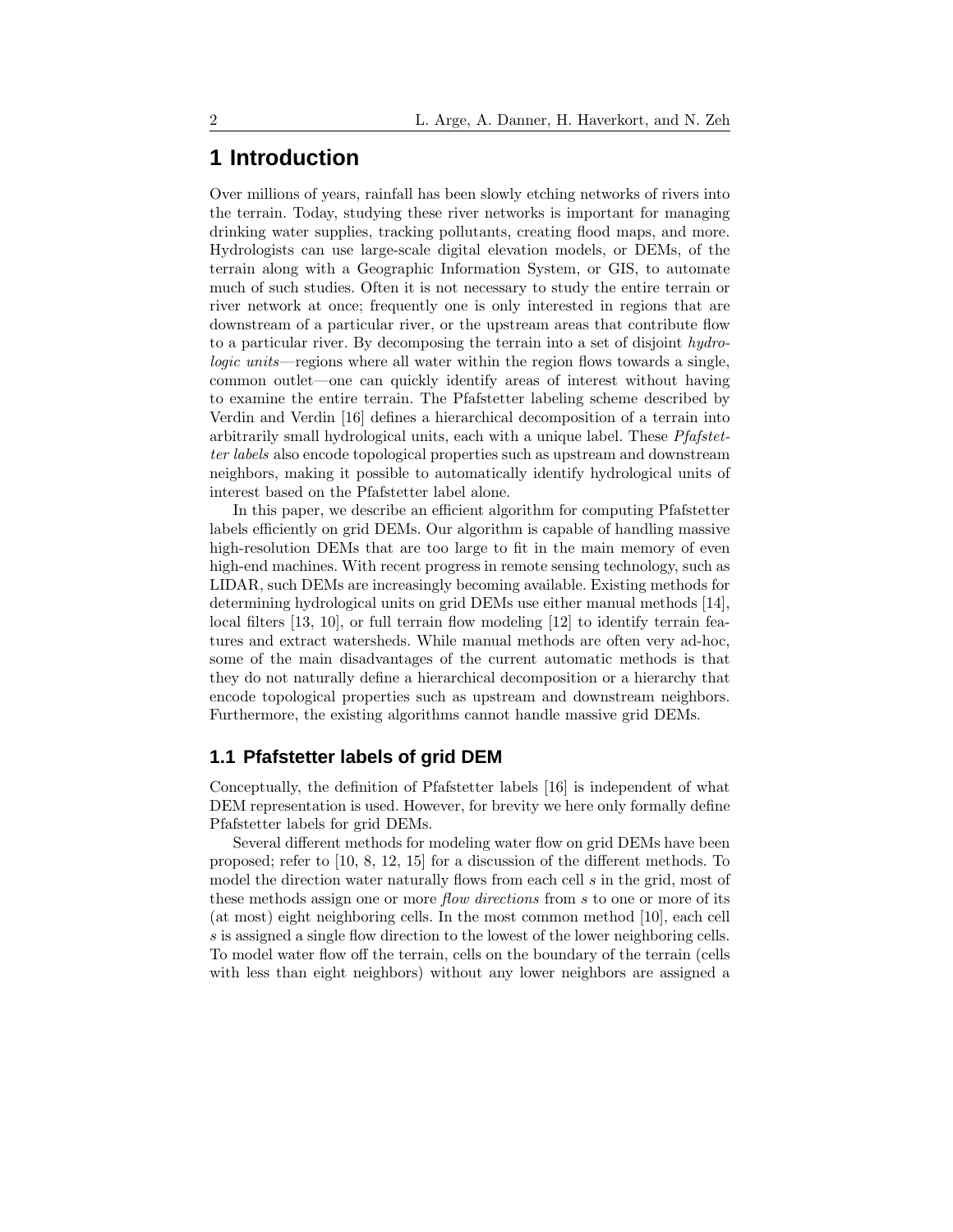flow direction to an imaginary cell  $\rho$  outside the terrain (the "outside sink"). The cells and flow directions naturally form a graph with an edge from cell s to cell  $t$  if  $s$  is assigned a flow direction to  $t$ . Assuming that the grid DEM does not contain any cells without lower neighbors other than the boundary cells, this graph is indeed a tree T since it contains  $N-1$  edges (each cell except  $\rho$  has one downslope edge to a neighbor cell) and does not have cycles (flow directions go to lower cells). If we root  $\mathcal T$  in  $\rho$ , each cell s with flow direction to t has t as its parent and is connected to  $\rho$  through a unique path of cells  $s = s_1, t = s_2, s_3, \ldots, s_k = \rho$ , where cell  $s_i$  is assigned a flow direction to  $s_{i+1}$ , i.e., water can flow from s to (the outside)  $\rho$  through  $s_2, s_3, \ldots s_{k-1}$ ; water from cells in the subtree rooted in s drain through s on its way to (the outside)  $\rho$ . We call such a path in T a river R with mouth  $\rho$  (and source s). If the grid DEM *does* contain cells without lower neighbors other than the boundary cells, assigning flow directions as above to cells with a lower neighbor leads to a forest of trees where water in each tree can flow from a cell through parent cells to the root of a tree [5].

We define Pfafstetter labels of a grid DEM in terms of a forest of trees. For simplicity in this abstract, we only consider a single binary flow tree  $\mathcal T$ with root  $\rho$ . Furthermore, we assume that each leaf l in T is augmented with a drainage area  $d(l) \geq 1$ , and that each internal node v in T is augmented with a drainage area  $d(v)$  that is one plus the sum of the drainage areas of v's children. Note that if  $d(l) = 1$  for every leaf l, then  $d(v)$  is the size of the subtree rooted in v.

Pfafstetter labels of a binary flow tree  $\mathcal T$  augmented with drainage areas are defined as follows. Let the *main river*  $\mathcal R$  of  $\mathcal T$  be the root-leaf path obtained by starting at the root  $\rho$  of  $\mathcal T$  and in each node continuing to the child with the largest drainage area. The subtrees obtained if  $\mathcal R$  is removed from  $\mathcal T$  are called tributary basins or tributary trees and the root, t, of one of these subtrees,  $\mathcal{T}^t$ , is called a *tributary mouth*. First consider the case where at least four tributary mouths are obtained if R is removed. In this case, let  $v_2, v_4, v_6, v_8$ be the four tributary mouths with largest drainage area, numbered in the order their parents are met when traversing  $R$  from  $\rho$  towards a leaf. Let  $p_i$ and  $s_i$  denote the parent and the sibling of  $v_i$ , respectively; both  $p_i$  and  $s_i$ are on R. If we remove the eight edges incident to  $p_2, p_4, p_6$  and  $p_8$  (i.e. edges  $(v_i, p_i)$  and  $(s_i, p_i)$ , for  $i \in \{2, 4, 6, 8\}$ , T is decomposed into four tributary basins rooted in  $v_2$ ,  $v_4$ ,  $v_6$ , and  $v_8$ , as well as five *interbasins* rooted at  $s_0 = \rho$ ,  $s_2, s_4, s_6$  and  $s_8$ . The Pfafstetter label of a node in the tributary basin rooted in  $v_i$  is i followed by the label obtained by recursively labeling the basin. The label of the nodes in the interbasin rooted in  $s_i$  (which includes nodes on  $\mathcal{R}$ ) is  $i+1$  followed by the label obtained by recursively labeling the interbasin. In the case where  $1 \leq k \leq 4$  tributary mouths are obtained when R is removed from T, labels 1 through  $2k + 1$  are assigned as above, while labels  $2k + 2$ through 9 are not assigned. Finally, no labels are assigned when no tributary mouths are obtained, that is, when all nodes of  $\mathcal T$  are on  $\mathcal R$ . Refer to Figure 1.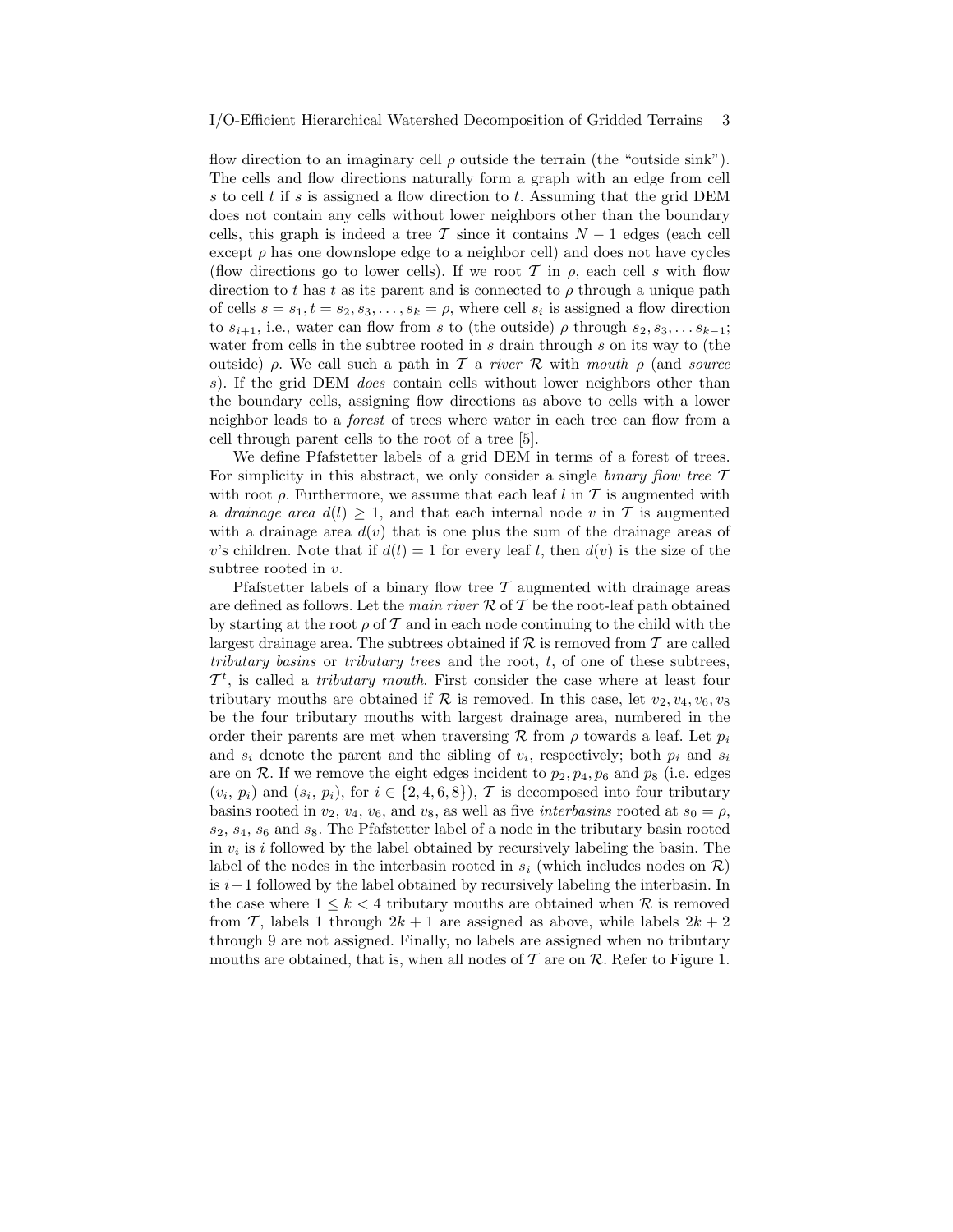

Fig. 1. Left figure: A flow tree T with the main river shown as white circles and tributary mouths as black circles (circle nodes constitute an augmented river). Removing the eight bold edges decomposes  $\mathcal T$  into four tributary basins and five interbasins, each with the first digit in their Pfafstetter label shown in bold type. The remaining digits in the Pfafstetter label of the nodes in each basin (subtree) are computed recursively. Two right figures: First level of recursion for interbasin labeled 5 and tributary basin labeled 2.

## **1.2 I/O-efficient algorithms**

When processing massive datasets that do not fit in main memory and must therefore reside on larger but considerably slower disks, transfer of data between disk and main memory (also called I/O) often becomes the performance bottleneck. In such cases the use of so-called  $I/O$ -efficient algorithms that minimize the number of disk accesses can lead to tremendous runtime improvements. I/O-efficient algorithms are algorithms designed in an  $I/O$ -model where the machine consists of an internal (or main) memory of limited size  $M$  and an infinite external memory. Computation is considered free but can only occur on data in main memory; in one  $I/O\text{-}operation$  (or simply  $I/O$ ) B consecutive elements can be transfered between internal and external memory. The goal is to solve a given problem using as few I/Os as possible [1].

Trivially, the number of  $I/Os$  needed to scan through  $N$  elements in the I/O-model is  $\Theta(\frac{N}{B}) = \Theta(\text{scan}(N))$ . Aggarwal and Vitter showed that the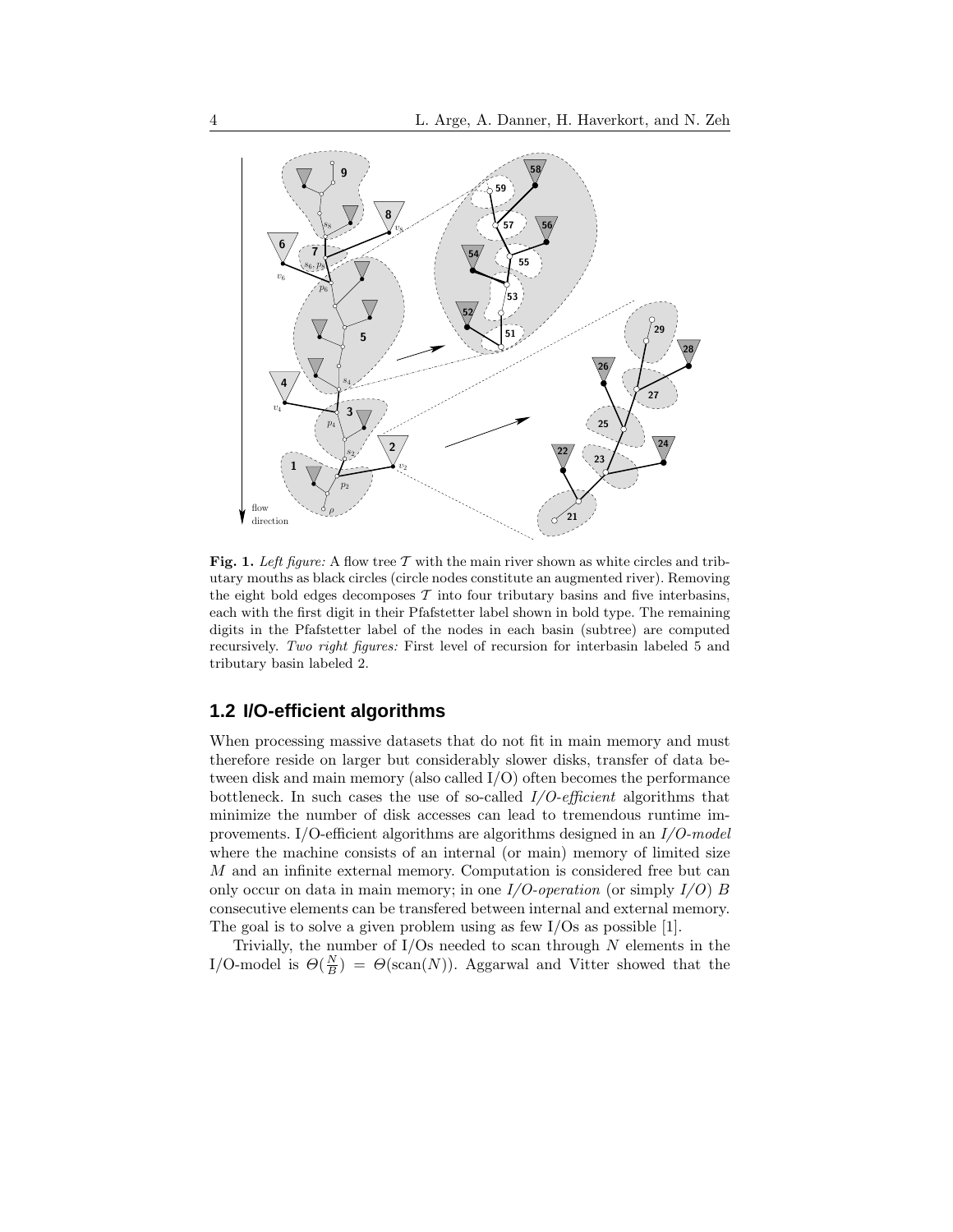number of I/Os needed to sort N elements is  $\Theta(\frac{N}{B}\log_{M/B}\frac{N}{B}) = \Theta(\text{sort}(N)).$ Note that  $sort(N)$  is typically much smaller than N. Therefore tremendous speedups can often be obtained by developing algorithms that use  $O(\text{scan}(N))$ or  $O(\text{sort}(N))$  I/Os rather than  $\Omega(N)$  I/Os; algorithms that are designed to work on data that fits in main memory often use  $\Omega(N)$  I/Os when used in the I/O-model.

Numerous I/O-efficient algorithms and data structures have been developed, including many for GIS problems. Previous results that are particularly relevant for our work include  $O(\text{sort}(N))$  I/O algorithms for various problems on trees [7] and various flow computation problems on large grid DEMs [5], as well as external stacks and priority queues on which N operations can be performed in  $O(\text{scan}(N))$  and  $O(\text{sort}(N))$  I/Os [3, 6], respectively. Refer to recent surveys for further results [17, 2].

#### **1.3 Our results**

In this paper we present an I/O-efficient algorithm for computing the Pfafstetter labels of a flow tree in  $O(\text{sort}(T))$  I/Os, where T is the total length of all labels. If each Pfafstetter label consists of a constant number of digits, e.g., if we truncate the labels, our algorithm uses only  $O(\text{sort}(N))$  I/Os, where  $N$  is the number of nodes in the flow tree. If the flow tree and the labels fit in main memory, our algorithm uses  $O(T)$  time. The overall algorithm is described in Section 2; it utilizes an algorithm for labeling a single river with tributary basins that consist of single nodes, described in Section 3. In Section 4 we investigate the practical use of the algorithm: we discuss how a flow tree that yields practically realistic watershed hierarchies (Pfafstetter labels) can be obtained in  $O(\text{sort}(N))$  I/Os from a general grid DEM (with many cells without lower neighbors) using previous algorithms. We also present the results of a preliminary experimental study using massive real life terrain data that shows that our algorithm is practically as well as theoretically efficient.

## **2 Computing Pfafstetter labels of flow tree**

The recursive definition of Pfafstetter labels of a binary flow tree  $\mathcal T$  naturally leads to a recursive algorithm to compute the labels: Compute the main river  $\mathcal R$  and four largest tributary mouths, break the tree into nine subtrees, and recurse. Unfortunately, due to random data access patterns, it seems hard to make such a direct algorithm I/O-efficient. Instead our algorithm works by decomposing  $\mathcal T$  into a set of rivers augmented with tributary mouths, Pfafstetter labeling them individually, and finally combining the labels of the individual augmented rivers to obtain the Pfafstetter labels for all nodes of  $\mathcal{T}$ .

Our decomposition of the flow tree  $\mathcal T$  into augmented rivers is defined by a *tributary tree*  $\mathcal{T}^t$ , where each node l in  $\mathcal{T}^t$  stores an augmented river  $\mathcal{R}_l^t$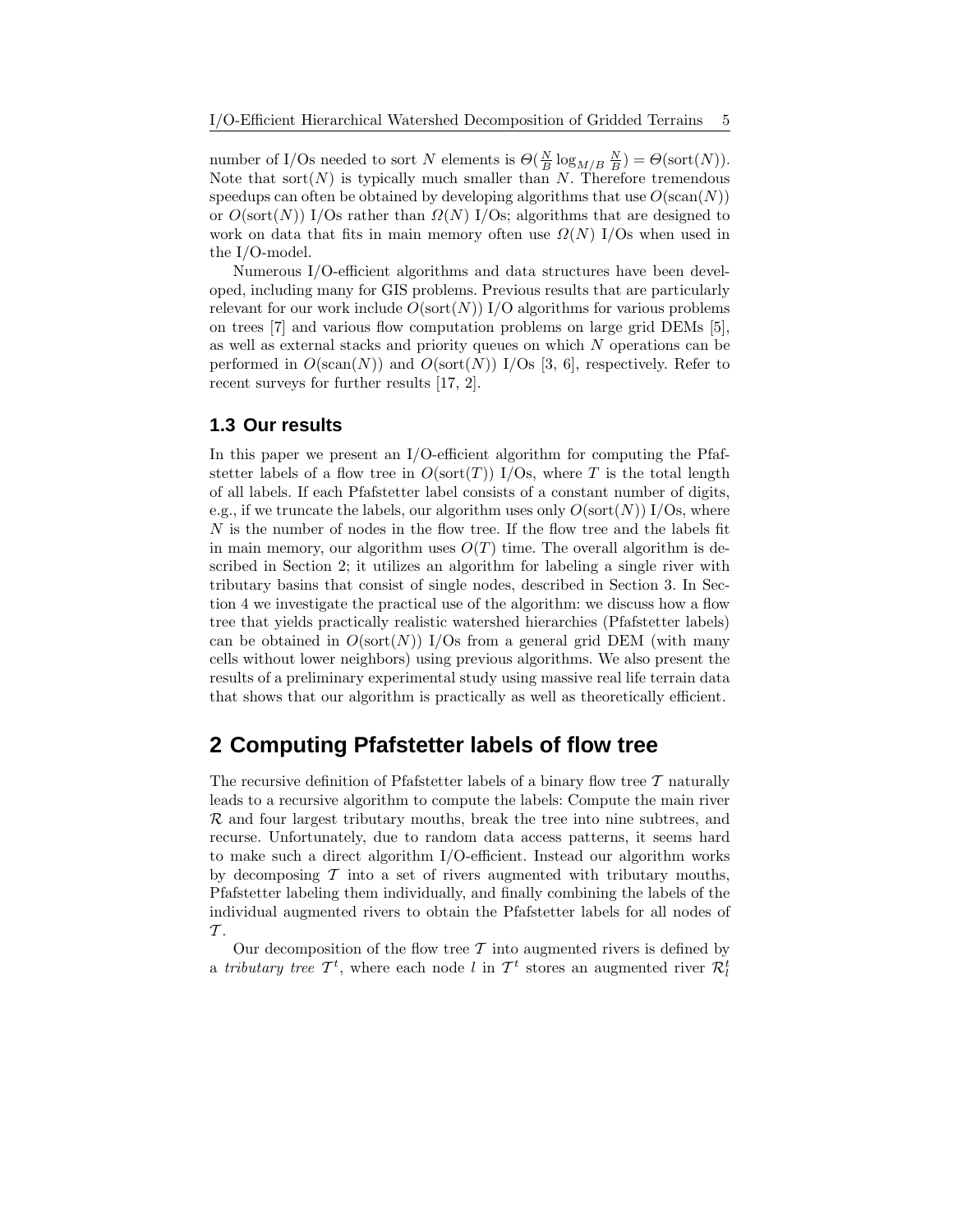and where m is a child of l if and only if the parent of the mouth of  $\mathcal{R}_m^t$ is on  $\mathcal{R}_l^t$ , that is, if  $\mathcal{R}_m^t$  flows directly into  $\mathcal{R}_l^t$ . More precisely, the root r of  $\mathcal{T}^t$  contains the path obtained by starting at the root  $\rho$  of  $\mathcal T$  and in each node continue to the child with the largest drainage area; for each node  $v$  on the path we also include the (possible) child of  $v$  not on the path (called a tributary mouth node) in  $\mathcal{R}_l^t$ . Note that  $\mathcal{R}_r^t$  is the main river  $\mathcal R$  in the above definition of Pfafstetter labels of the flow tree  $\mathcal T$  augmented with its tributary mouths. The root r has a child for each tributary basin of  $R$ , that is, for each subtree of  $\mathcal T$  obtained if  $\mathcal R$  is removed from  $\mathcal T$ ; the rivers in these children are obtained recursively. Note that this means that each tributary mouth is stored exactly twice, namely in  $\mathcal{R}_r^t$  and as the mouth of the main river  $\mathcal{R}_l^t$  in a child l of r. Refer to Figure 2.

Given a Pfafstetter labeling of each individual augmented river  $\mathcal{R}_l^t$  in the tributary tree  $\mathcal{T}^t$ , we can combine these labels to obtain the Pfafstetter labeling of the whole flow tree  $T$  as follows. Consider the augmented river  $\mathcal{R}_r^t$ stored in the root of r. As mentioned,  $\mathcal{R}_r^t$  is the main river  $\mathcal R$  in the definition of Pfafstetter labels of  $\mathcal T$ , augmented with its tributary mouths. Since in the definition of Pfafstetter labels of  $\mathcal T$ , the labeling of  $\mathcal R$  only depends on the drainage area of its tributary mouths (first digit is determined by the four tributary mouths with largest drainage areas, and the rest recursively determined in each interbasin), the labels of the nodes in common between the main river  $\mathcal{R}$  and the individually labeled augmented river  $\mathcal{R}_r^t$  are indeed the same. Furthermore, the labels of the nodes in a tributary basin of  $R$  consists of some prefix determined by the labeling of the nodes on  $\mathcal R$  (a digit for each recursive labeling step where the tributary basin is part of one of the four interbasins, followed by a digit determined in the recursive call where the tributary mouth has one of the four largest drainage areas), followed by the label obtained by recursively labeling the basin. The prefix is exactly the label assigned to the mouth of the tributary basin in the augmented river  $\mathcal{R}_r^t$ . Thus we can obtain the Pfafstetter labels for all nodes in  $\mathcal T$  from a labeling of the augmented rivers in  $\mathcal{T}^t$ , simply by assigning the nodes in the main river R the labels of the corresponding nodes in  $\mathcal{R}_r^t$  in the root r of  $\mathcal{T}^t$ , and recursively labeling the nodes in each subtree of  $r$  while prefixing the labels



Fig. 2. The root r of the tributary tree  $\mathcal{T}^t$  and five subtrees. The augmented river  $\mathcal{R}_r^t$  is stored in the root and for each tributary mouth node in  $\mathcal{R}_r^t$  there is one subtree of r.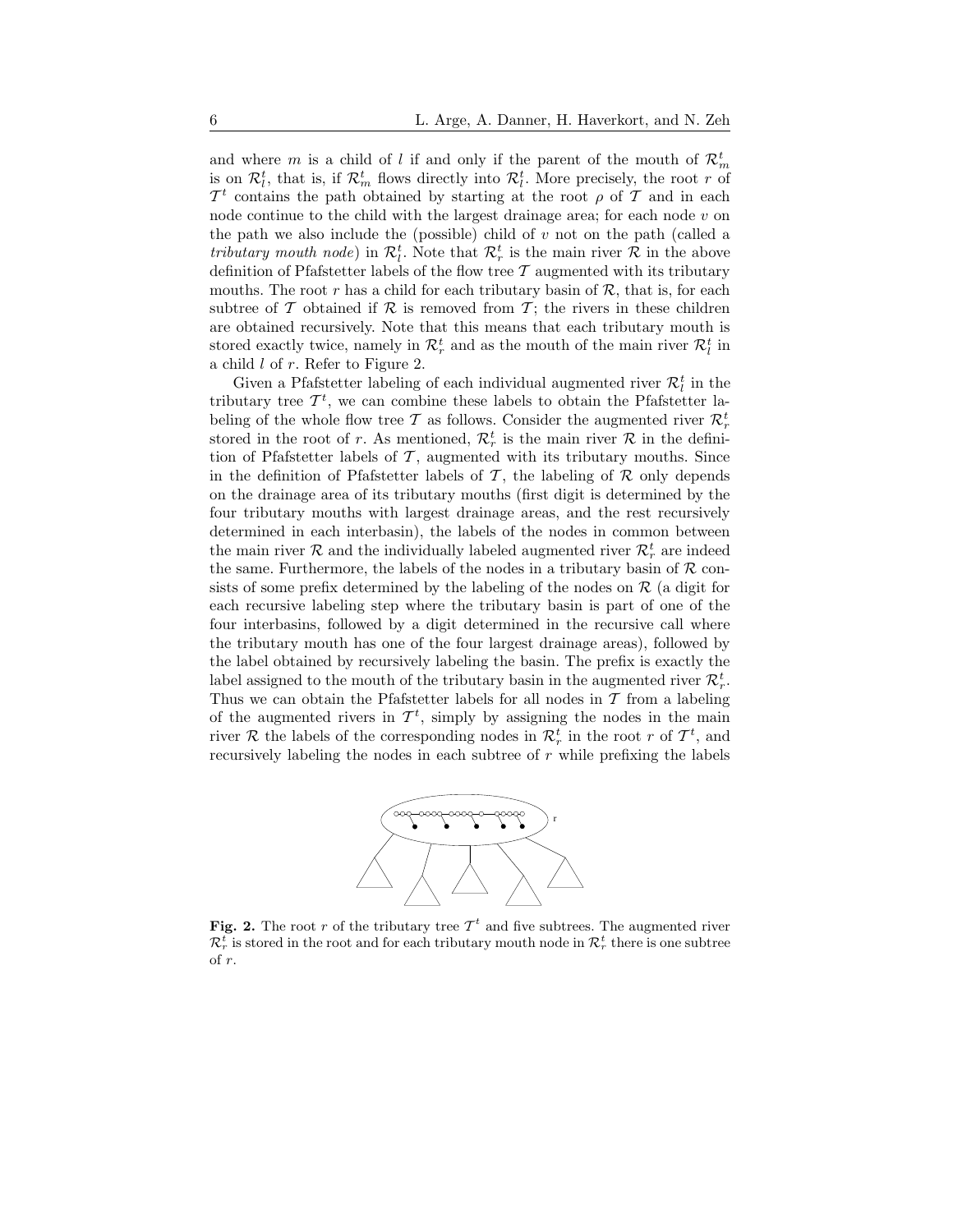in the subtree rooted in child  $l$  with the label of the tributary mouth node in  $\mathcal{R}_r^t$  corresponding to the mouth of the main river  $\mathcal{R}_l^t$ .

Intuitively, computing the tributary tree  $\mathcal{T}^t$  from flow tree  $\mathcal{T}$  is easier than computing Pfafstetter labels directly on T. The definition of  $\mathcal{T}^t$  suggest a natural algorithm based on a DFS-traversal of  $\mathcal T$ , where in each step the child with largest drainage area is chosen. By modifying the known  $O(\text{sort}(N))$ I/O algorithm for DFS-numbering nodes in a tree [7], it is possible to obtain a  $O(\text{sort}(N))$  I/O algorithm for our special DFS-traversal problem. However, while the know general DFS-numbering algorithm is quite complicated (and therefore not of practical interest), the special structure of flow trees (decreasing drainage area along root-leaf paths) allows us to develop a simple and practical  $O(\text{sort}(N))$  I/O algorithm. We describe this algorithm (which utilizes an I/O-efficient priority queue) in the full version of this paper. Similarly, once each individual augmented river in the tributary tree  $\mathcal{T}^t$  has been labeled, an algorithm based on DFS-traversal (or a BFS-traversal) can be used to combine the labels from the augmented rivers to obtain the Pfafstetter labels of T in  $O(\text{scan}(T))$  I/Os, where T is the total length of the labels. We also describe such a simple and practical algorithm in the full paper. We describe the remaining part of our algorithm, an  $O(\text{scan}(T))$  I/O algorithm for computing the Pfafstetter labels of a single augmented river, in Section 3. This leads the following main result.

**Theorem 1.** The Pfafstetter labels of a flow tree  $T$  can be constructed in  $O(\text{sort}(N) + \text{scan}(T))$  I/Os, where T is the total size of the labels of all nodes  $in \mathcal{T}$ .

**Remarks.** In the full paper we discuss the following properties of our algorithm. (i) It can easily be modified to handle non-binary flow trees in the same I/O-bound. (ii) It can easily be modified to handle forests rather than trees in the same I/O-bound. (iii) If each Pfafstetter label consists of a constant number of digits (elements), e.g. if we truncate the labels, it only uses  $O(\text{sort}(N))$  I/Os. (iiii) If T, T<sup>t</sup> and all labels fit in memory, we can easily design a Pfafstetter labeling algorithm that uses  $O(T)$  time.

# **3 Labeling a single river**

In this section we describe a simple and I/O-efficient algorithm for computing the Pfafstetter labels of a single augmented river  $\mathcal{R}_l^t$ -a simple flow tree consisting of one path (river) where each node (possibly) has a tributary mouth node child. Our algorithm is described in Section 3.2; in Section 3.1 we first discuss a data structure, the Cartesian tree, used in the algorithm.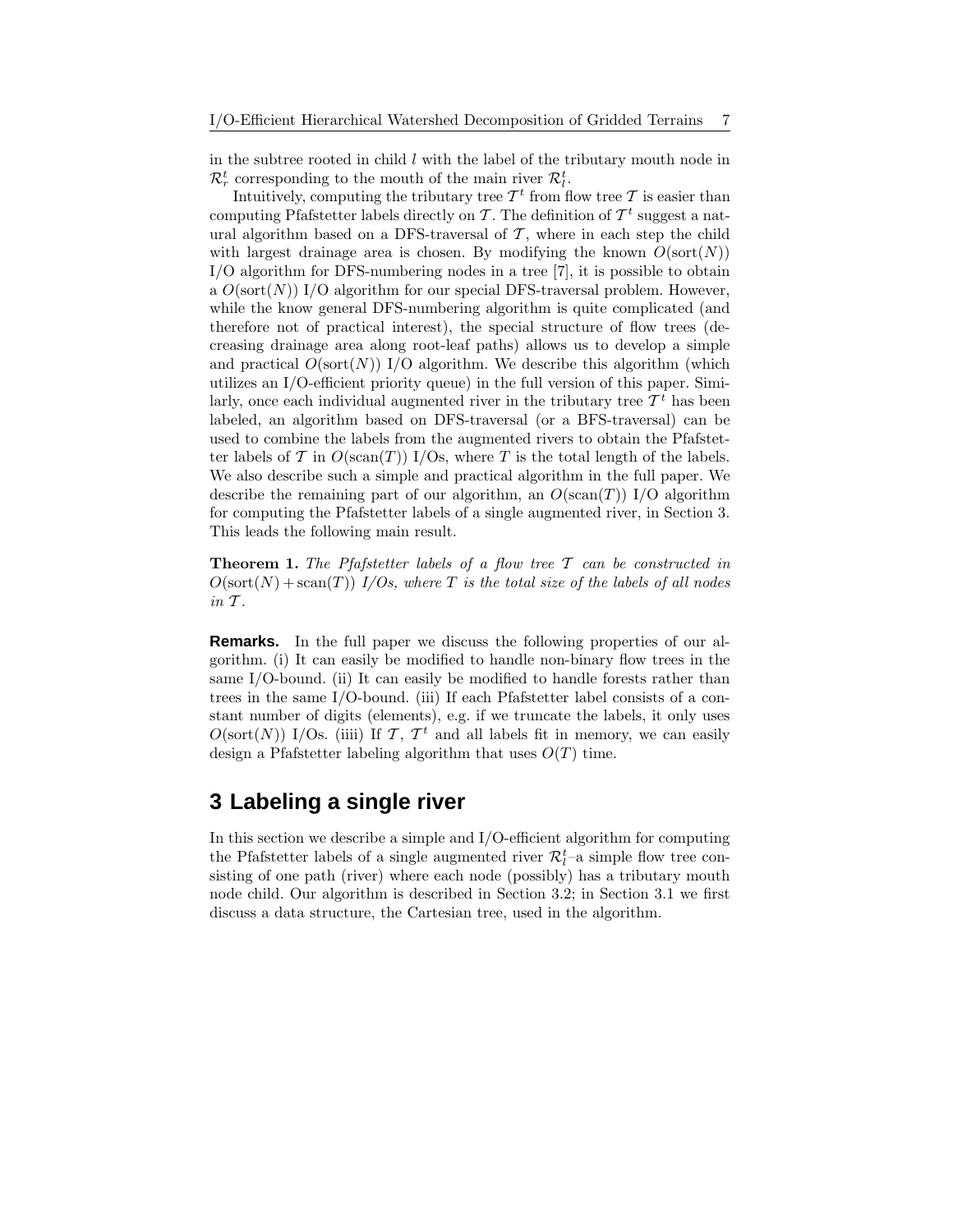#### **3.1 Cartesian tree**

Let  $A = (a_1, a_2, \dots, a_N)$  be a sequence of N elements, each with an associated weight, and let  $A_i$  denote the prefix  $(a_1, a_2, \ldots, a_i)$  of A. The Cartesian tree  $\mathcal{C}(A)$  of A is a binary tree defined as follows [9]: If A is empty,  $\mathcal{C}(A)$  is empty. Otherwise, let  $a_i$  be the element with the largest weight in A; if there is more than one occurrence of the largest weight,  $a_i$  is the element that appears first in A.  $\mathcal{C}(A)$  consists of a root v containing an element with weight  $a(v) = a_i$ , with a left subtree  $\mathcal{C}((a_1, ..., a_{i-1}))$  (a Cartesian tree on the elements before  $a_i$ in A) and a right subtree  $\mathcal{C}((a_{i+1},...,a_N))$  (a Cartesian tree on the elements after  $a_i$  in A). Note that the weights of elements on a root-leaf path in  $\mathcal{C}(A)$ are nondecreasing.

The Cartesian tree  $\mathcal{C}(A)$  of a sequence A can be constructed in  $O(N)$ time using an algorithm that iteratively constructs  $\mathcal{C}(A_i)$  from  $\mathcal{C}(A_{i-1})$  as follows [9]: Let the rightmost path P of  $\mathcal{C}(A_{i-1})$  be the path traversed by starting at the root  $r$  and repeatedly continuing to the right child until a node l without a right child is reached; note that this is not necessarily the path from the root to the rightmost leaf of  $\mathcal{C}(A_{i-1})$ . We construct  $\mathcal{C}(A_i)$  by first traversing  $P$  from  $l$  towards  $r$ , until two adjacent nodes  $u$  and  $v$  are located such that  $a(u) \ge a_i > a(v)$ ; if  $a(l) \ge a_i$ ,  $u = l$  and v is non-existing, and if  $a(r) < a_i$ ,  $v = r$  and u is non-existing. Then we construct a new node w containing an element with weight  $a(w) = a_i$ , and make w the right child of u and v the left child of w. Refer to Figure 3. The correctness of the algorithm follows from the fact that the weights of the elements along  $P$  are non-decreasing and that  $w$  is inserted as a right child without a left child; Refer to [9]. The linear time bound follows from the fact that all nodes on P traversed to find u and v (except u) are removed from  $P$  by the insertion of w (that is, they are not on the rightmost path of  $\mathcal{C}(A_i)$ ) and therefore they are not traversed in later iterations; thus we traverse  $O(N)$  nodes in total.

Given the sequence A stored as a list in external memory, we can implement the above algorithm such that we compute  $\mathcal{C}(A)$  and store it as a sorted list C of post-order numbered nodes in external memory using  $O(\text{scan}(N))$ 



Fig. 3. Inserting w to obtain  $\mathcal{C}(A_i)$  from  $\mathcal{C}(A_{i-1})$ ; dotted lines indicate inserted edges. (a)  $a(u) \ge a(w) > a(v)$  (b)  $a(l) \ge a(w)$  (c)  $a(r) = a(v) < a(w)$ .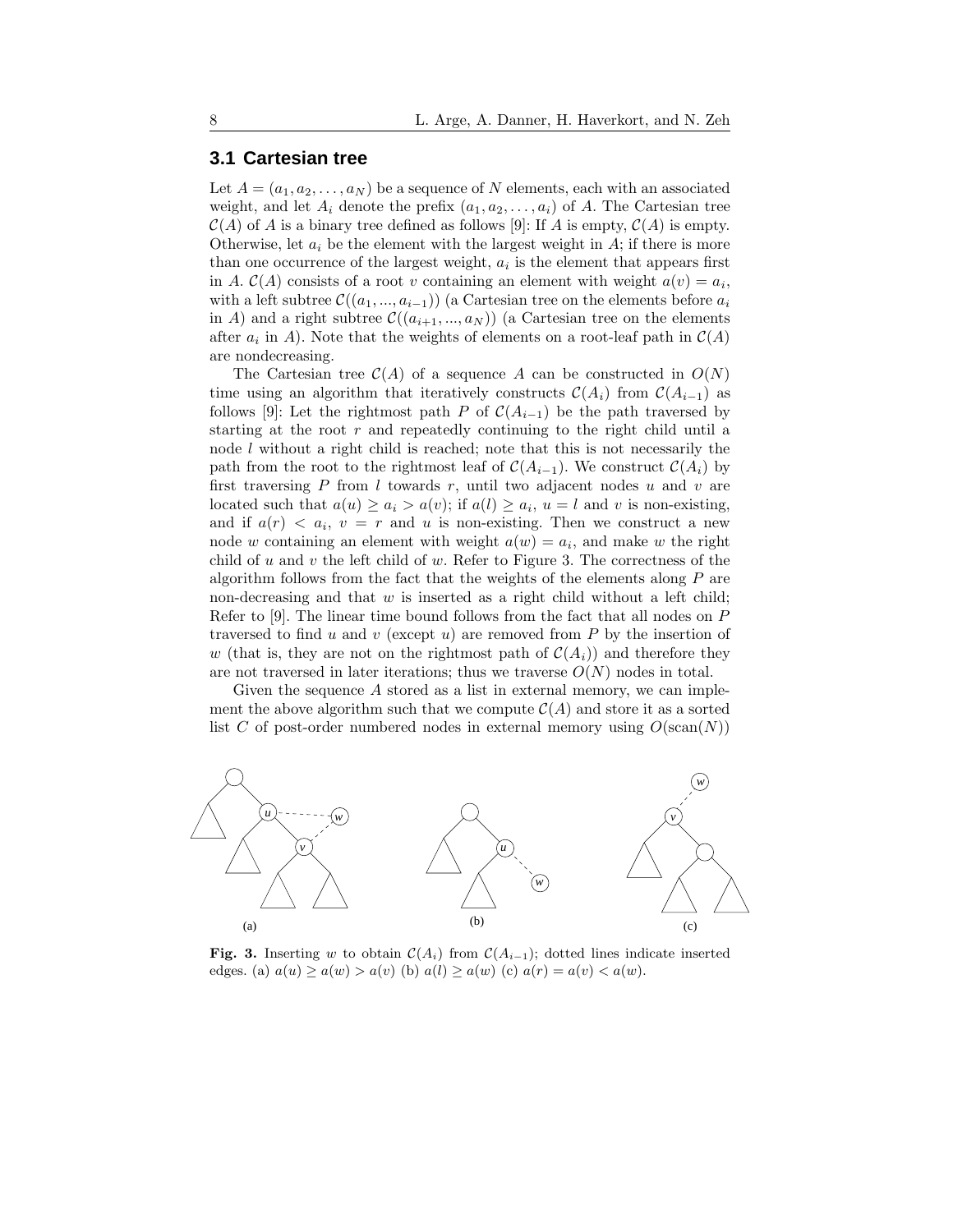I/Os; a post-order numbering of the nodes in  $\mathcal{C}(A)$  is the numbering consisting of a recursive numbering of nodes in the left subtree of the root  $r$ , followed by a recursive numbering of nodes in the right subtree of  $r$ , followed by the numbering of  $r$ , and where each node stores the numbers of each of its children. Note that the nodes on the rightmost path of  $\mathcal{C}(A)$  have the highest post-order numbers.

To implement the algorithm I/O-efficiently, we maintain the following two invariants for  $C(A_{i-1})$ : (1) Except for the nodes on the rightmost path P of  $\mathcal{C}(A_{i-1})$ , all nodes have been post-order numbered and stored in sorted order in a list C in external memory; (2) Nodes on P are stored on a stack S in the order they appear on  $P$  (with the leaf l on top of  $S$ ), and each node stores the correct number of its left child (stored in  $C$ , if existing).

Initially C and S are empty. To compute  $\mathcal{C}(A_i)$  from  $\mathcal{C}(A_{i-1})$  while maintaining the invariants, we implement the traversal of  $P$  from  $l$  towards  $r$  used to find u and v as follows. Until u is on the top of  $S$  (or  $S$  is empty), we repeatedly pop a node s from S and insert it after the last element t in  $C$ ; we number s with the number following the number of t and (except for  $l$ ) we set its right child number equal to the number of  $t$ . Then we set the left child number of the new node  $w$  equal to the number of the last element  $v$  inserted in C (if existing), and push w on S. After computing  $\mathcal{C}(A_N) = \mathcal{C}(A)$ , we pop each node  $s$  from  $S$  in turn and insert it in  $C$ , while updating numbers and right child numbers as above.

That the above procedure maintains the first invariant can be seen as follows. Before the procedure, the nodes on the rightmost path of  $\mathcal{C}(A_{i-1})$ stored on S have the largest numbers in the post-order numbering of  $\mathcal{C}(A_{i-1}),$ and by the first invariant the remaining nodes of  $\mathcal{C}(A_{i-1})$  are stored in postorder number order in C. Since nodes are popped from S and inserted in C in post-order, the nodes of  $\mathcal{C}(A_i)$  in C are also in post-order number order. The left and right child numbers of each node s inserted in C are also correct, since by the second invariant the left child number was already correct before the insertion, and the right child number is explicitly set to the last inserted node  $t$  (or left empty in the case of the first inserted node  $l$ ), which also by the second invariant is the right child of s. That the procedure also maintains the second invariant can be seen as follows. By the second invariant the nodes on P are stored in order on S before the procedure. Since the nodes that are not on P in  $\mathcal{C}(A_i)$  are popped from S, and since the only node pushed on S is the new leaf w on P in  $\mathcal{C}(A_i)$ , the nodes on P are also stored in order on S after the procedure; each node store the correct left child number, since the left child number of the only new node  $w$  is explicitly set to  $v$ . After computing  $\mathcal{C}(A_N) = \mathcal{C}(A)$ , invariant one implies that all but the nodes on P have been correctly numbered and stored in C. Since by invariant two, the nodes on P are stored in post-order number order on S, the list C correctly contains all nodes in  $C(A)$  in post-order number order after popping each element from S and inserting it in C.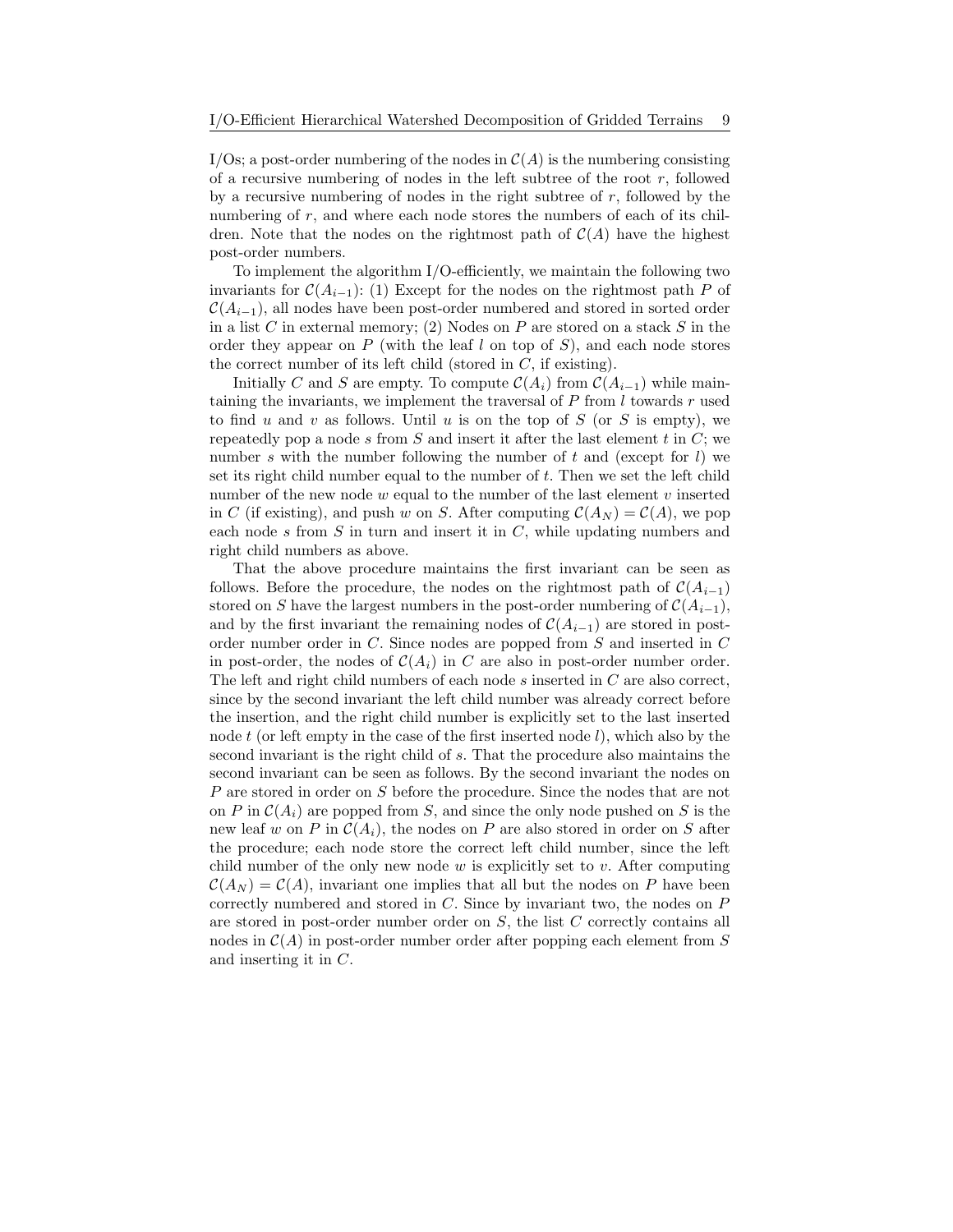Overall, the algorithm performs one scan of  $A$  and one scan of  $C$ , as well as  $O(N)$  stack operations. Since a stack can easily be implemented such that each operation takes  $O(1/B)$  I/Os (by keeping the top B elements in an internal memory buffer and only reading/writing to disk when the buffer is empty/full), the algorithm uses  $O(\operatorname{scan}(N))$  I/Os in total.

**Augmented Cartesian tree.** In our augmented river labeling algorithm we will use a slightly modified version of the Cartesian tree, called an augmented Cartesian tree. An augmented Cartesian tree  $\mathcal{C}_a(A)$  of a sequence  $A = (a_1, a_2, \ldots, a_N)$  of N elements is simply a Cartesian tree  $C(A)$  of A, where each node  $v$  has been augmented with copies of the four nodes (postorder number, drainage area, and children post- order numbers) with largest weight in the subtree rooted in  $v$ ; if two nodes have the same weight, the node with the weight that appear first in  $A$  is chosen. Note that one of these largest weight nodes is  $v$  itself. In the full version of this paper we show that we can easily modify our I/O-efficient Cartesian tree construction algorithm to construct an augmented Cartesian tree without performing any extra I/Os.

**Lemma 1.** Given a sequence  $A$  of  $N$  elements, each with a weight, the augmented Cartesian tree  $C_a(A)$  can be computed and stored as a sorted list of post-order numbered nodes using  $O(\text{scan}(N))$  I/Os.

**Observation 3.1** The four largest weight nodes stored in the root  $r$  of an augmented Cartesian tree  $\mathcal{C}_a(A)$  constitute a connected subtree of  $\mathcal{C}_a(A)$ rooted in r.

Proof. The four nodes containing the elements with largest weights trivially include r. Assume that they do not form a connected subtree. Then one of them is a node  $v$ , other than  $r$ , whose parent  $u$  is not one of the four nodes; therefore the weight of  $u$  is smaller than the weight of  $v$ . This contradicts that the weights of nodes on any root-leaf path in  $C_a(A)$  are nondecreasing.  $\Box$ 

#### **3.2 Labeling a river**

We are now ready to describe how to computer the Pfafstetter labels of an augmented river  $\mathcal{R}_l^t$  with mouth (root)  $s_0$  and source t. Recall that by the definition of Pfafstetter labels, the labels of  $\mathcal{R}_l^t$  are obtained by first identifying the four tributary mouth nodes  $v_2, v_4, v_6$  and  $v_8$  with largest drainage area, numbered in the order they appear along  $\mathcal{R}_l^t$ , and label them 2, 4, 6, 8. Then all edges incident to their parents  $p_2, p_4, p_6$  and  $p_8$  are removed, decomposing  $\mathcal{R}_i^t$ into five interbasins rooted in  $s_0$  and the siblings  $s_2, s_4, s_6$  and  $s_8$  of  $v_2, v_4, v_6$ and  $v_8$ . Finally, each interbasin is labeled recursively, and the label of each node in the interbasin rooted in  $s_i$  is prefixed by  $i + 1$ . In the case where  $\mathcal{R}_l^t$ only has  $1 \leq k \leq 4$  tributary mouth nodes, labels  $2k + 2$  through 9 are not assigned; when there are no tributary mouth nodes (when  $k = 0$ ) no label (other than the possible prefix) is assigned.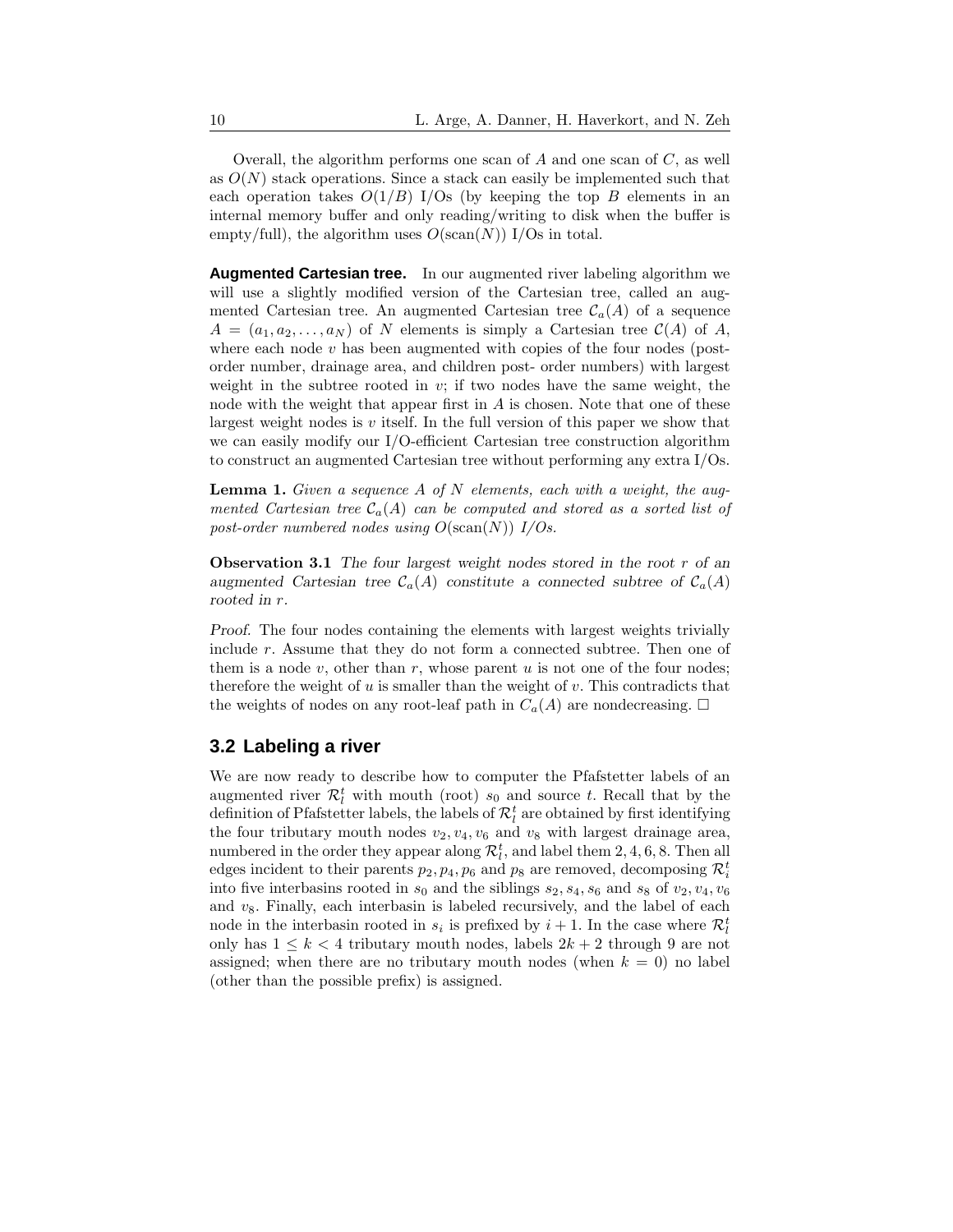

**Fig. 4.** Bottom figure: An augmented river with drainage areas (as it is stored in  $L$ ); the weight of river nodes (white circles) is zero and the weight of tributary mouth nodes (black circles) is equal to their drainage area. Top figure: Cartesian tree  $\mathcal{C}(L)$ with the four tributary mouth nodes  $v_2, v_4, v_6$  and  $v_8$  with largest drainage areas (weight), and the five Cartesian trees  $\mathcal{C}(L_0), \mathcal{C}(L_2), \mathcal{C}(L_4), \mathcal{C}(L_6)$  and  $\mathcal{C}(L_8)$  for the five interbasins obtained when removing edges incident to their parents  $p_2, p_4, p_6$ and  $p_8$  in L (removing  $v_2, v_4, v_6$  and  $v_8$  from  $\mathcal{C}(L)$ ).

The augmented Cartesian tree provides us with an easy way of computing the Pfafstetter labels of  $\mathcal{R}_l^t$ . Consider constructing an augmented Cartesian tree  $\mathcal{C}_a(L)$  on the sequence L consisting of the nodes along  $\mathcal{R}_l^t$  ordered from mouth to source, where each tributary mouth node  $v$  is stored between its parent  $p$  and sibling  $s$ , and where each river node has weight zero and each tributary mouth node v has weight equal to its drainage area  $d(v)$ . Refer to Figure 4. Note that if  $\mathcal{R}_l^t$  has at least one tributary mouth node, then the root  $r$ of  $C_a(L)$  corresponds to the tributary mouth node v with largest drainage area. Splitting  $L$  at  $v$  (while removing  $v$ ) corresponds to removing the two edges incident to the parent p of v, and results in two sequences  $L_l = (s_0, \ldots, p)$ and  $L_r = (s, \ldots, t)$  corresponding to two interbasins rooted in  $s_0$  and the sibling  $s$  of  $v$ . The augmented Cartesian trees rooted in the children of  $r$  are exactly  $C_a(L_l)$  and  $C_a(L_r)$ . Similarly, if the weights of the four largest weight nodes in  $L$  stored in  $r$  are all non-zero, they correspond to the four tributary mouth nodes  $v_2, v_4, v_6$  and  $v_8$  of  $\mathcal{R}_l^t$  with largest drainage areas. Splitting L at  $v_2, v_4, v_6$  and  $v_8$  (while removing these nodes) corresponds to removing the edges incident to their parents  $p_2, p_4, p_6$  and  $p_8$ , and results in five sequences  $L_0 = (s_0, \ldots, p_2), L_2 = (s_2, \ldots, p_4), L_4 = (s_4, \ldots, p_6), L_6 = (s_6, \ldots, p_8)$ and  $L_8 = (s_8, \ldots, t)$  corresponding to the five interbasins rooted in siblings  $s_0, s_2, s_4, s_6$  and  $s_8$ . By Observation 3.1, the nodes in  $\mathcal{C}_a(L)$  corresponding to  $v_2, v_4, v_6$  and  $v_8$  form a connected subtree rooted in r, and if this subtree is removed,  $\mathcal{C}_a(L)$  is decomposed into five subtrees (since it is binary) that are augmented Cartesian trees  $C_a(L_0), C_a(L_2), C_a(L_4), C_a(L_6)$  and  $C_a(L_8)$  for the five interbasins. Thus the Pfafstetter labels of  $\mathcal{R}_l^t$  can be obtained by labeling  $v_2, v_4, v_6$  and  $v_8$  with 2, 4, 6 and 8, respectively, and recursively labeling  $\mathcal{C}_a(L_0), \mathcal{C}_a(L_2), \mathcal{C}_a(L_4), \mathcal{C}_a(L_6)$  and  $\mathcal{C}_a(L_8)$  while prefixing all labels in  $\mathcal{C}_a(L_i)$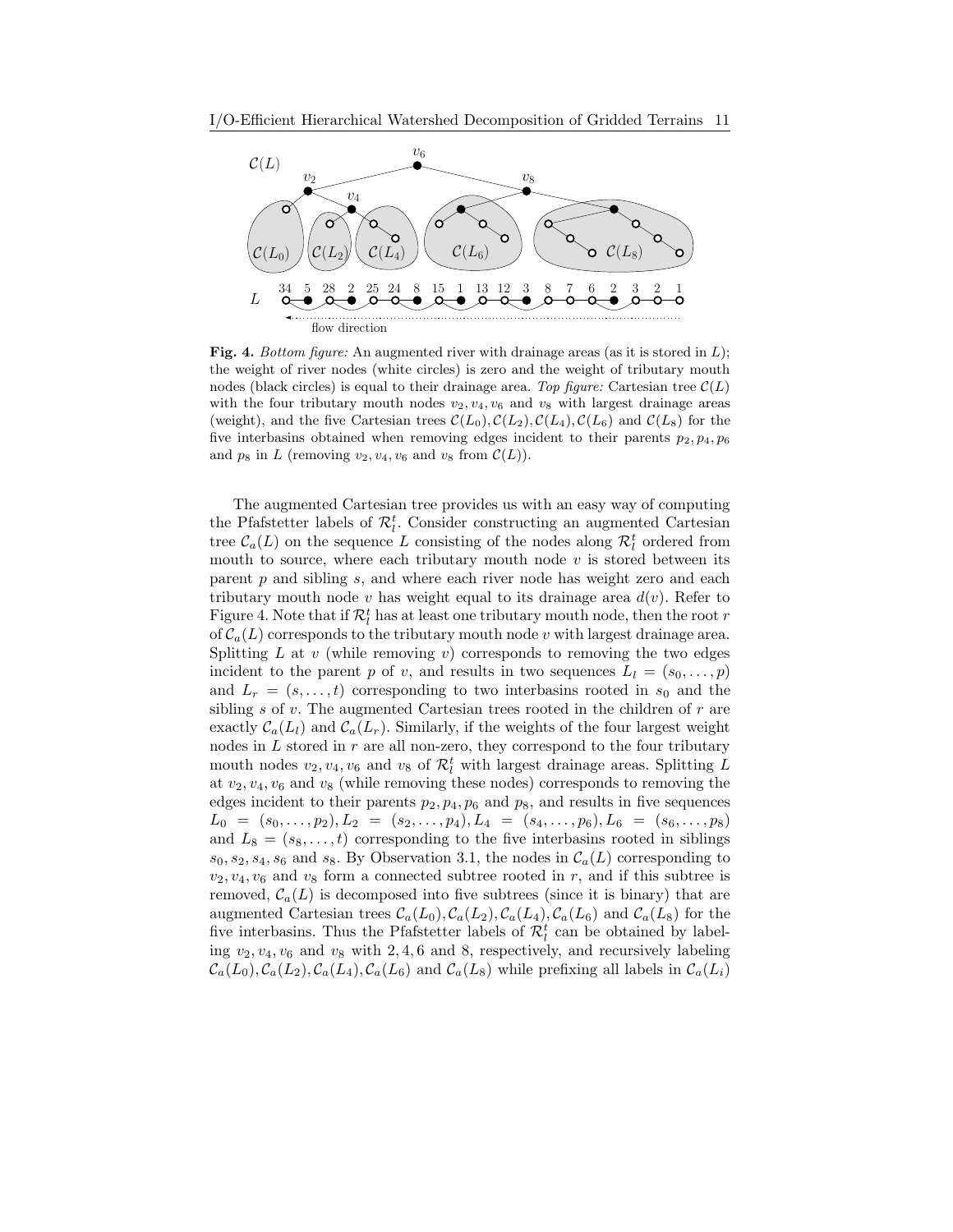with  $i + 1$ . In the case where only  $1 \leq k < 4$  of the weights of the largest weight nodes in L stored in r are non-zero, that is, if  $\mathcal{R}_l^t$  only has k tributary mouth nodes  $v_2, \ldots, v_{2k}$ , removal of the subtree corresponding to  $v_2, \ldots, v_{2k}$ decomposes  $C_a(L)$  into  $k+1$  augmented Cartesian trees  $C_a(L_0), \ldots, C_a(L_{2k})$ that can be labeled recursively (that is, labels  $2k + 2$  through 9 are not assigned). Finally, if the weights of all nodes stored in  $r$  are zero,  $\mathcal{R}_l^t$  does not have any tributary mouth nodes and no labels (other than the possible prefix) should be assigned to  $C_a(L)$ . Based on the above observations, we can design an I/O-efficient algorithm for Pfafstetter labeling an augmented river  $\mathcal{R}_l^t$  given as a list L consisting of the nodes along  $\mathcal{R}_l^t$  ordered from mouth to source, where each tributary mouth node  $v$  is stored between its parent  $p$ and sibling s, and where each river node has weight zero and each tributary mouth node v has weight equal to its drainage area  $d(v)$ .

We first construct an augmented Cartesian tree  $\mathcal{C}_a(L)$  on L, stored as a sorted list  $C$  of post-order numbered nodes. Next we label each node in  $C$ , storing all labels in a list  $C_p$ , using a recursive traversal of  $C_a(L)$  as outlined above, where we always recursively visit the right subtree of a node  $v$  before recursively visiting the left subtree of  $v$ , and where we explicitly implement the recursion stack  $S$ . The stack  $S$  can contain two types of elements, namely *label* and recursion elements, both consisting of (the number of) a node v of  $C_a(L)$ and a Pfafstetter label (prefix) P. Initially, S contains a recursion element for the root r of  $C_a(L)$  (that is, an element with number N) and an empty label. We repeatedly pop an element from S and access the corresponding node  $v$  in  $C$ . If the element is a label element, we simply label  $v$  with  $P$  and insert it at the end of  $C_p$ . If it is a recursion element, we want to label the subtree of  $C_a(L)$  rooted in v, while prefixing all labels with P. To do so, we consider the four largest weight nodes  $v_2, v_4, v_6$  and  $v_8$  stored with v in C. Assume first that their weights are all non-zero. In this case we label  $v_2, v_4, v_6$ and  $v_8$  by pushing a label element for each  $v_i$  on S with the label P followed by *i*; we also recursively label  $C_a(L_0), C_a(L_2), C_a(L_4), C_a(L_6)$  and  $C_a(L_8)$  by pushing a recursion element for each of their roots (obtained from  $v_2, v_4, v_6$ and  $v_8$ ) with labels P followed by 1, 3, 5, 7 and 9, respectively, on S. We push the elements in the order they appear in a post-order traversal of the subtree rooted in  $v$ , where left subtrees are visited before right subtrees; note that this means that they appear in reverse post-order traversal order on S. In the case where only  $1 \leq k < 4$  of the largest weight nodes stored with v in C are non-zero, we only push label elements corresponding to these nodes  $v_2, \ldots, v_{2k}$ and recursion elements corresponding to  $\mathcal{C}_a(L_0), \ldots, \mathcal{C}_a(L_{2k})$ . Finally, if the weights of all the largest weight nodes stored with  $v$  in  $C$  are zero, we simply label v with P and insert it at the end of  $C_p$ , and push two recursion elements with label  $P$  on  $S$ ; first an elements for the left child of  $v$  and then an elements for the right child of  $v$  (note that this will eventually label the whole subtree rooted in  $v$  with  $P$ ).

That the above algorithm correctly computes the Pfafstetter label of  $\mathcal{R}_l^t$  follows from the above discussion. The list C is constructed from L in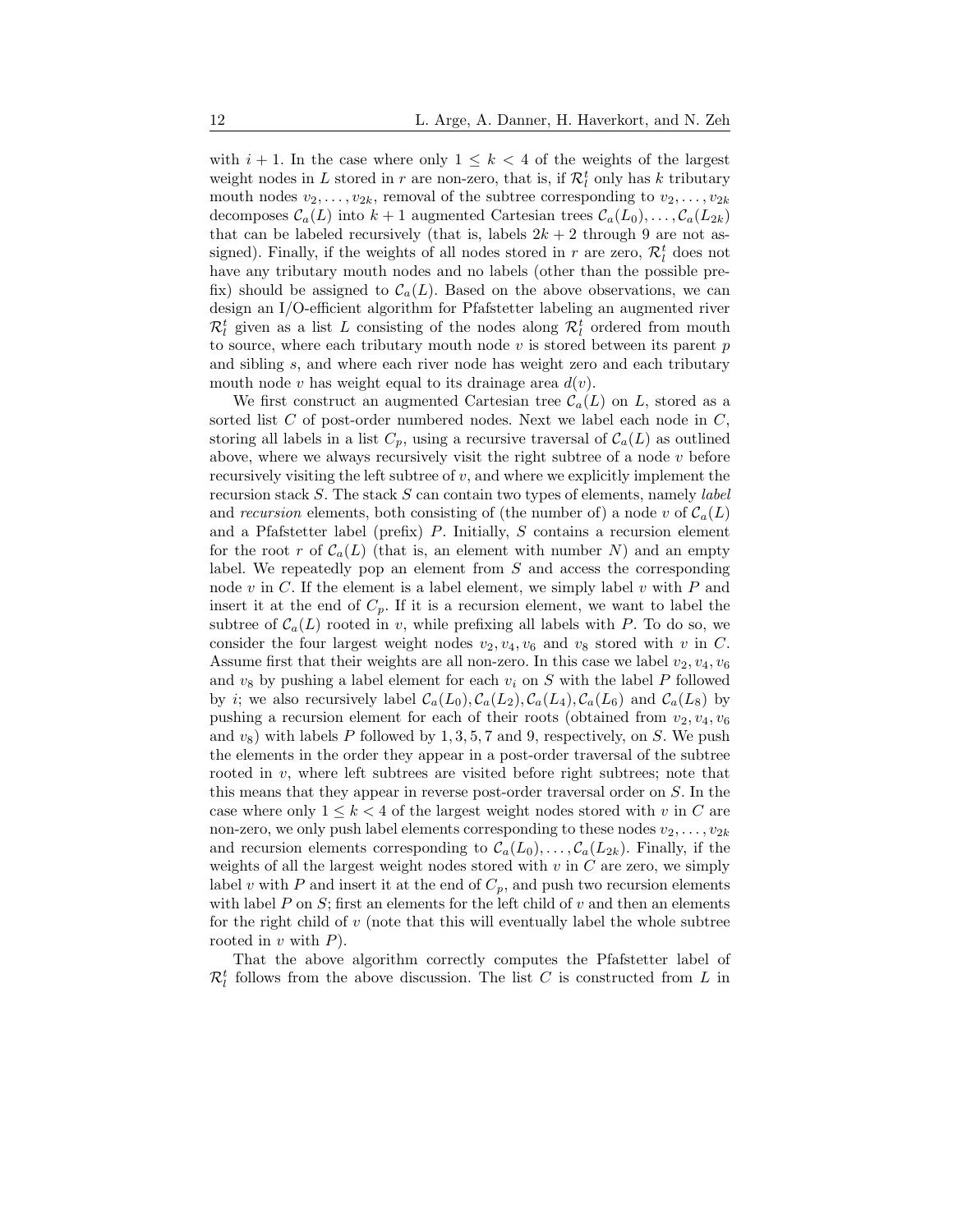$O(\operatorname{scan}(N))$  I/Os (Lemma 1). Since we visit the nodes in  $C_a(L)$  in reverse post-order, the  $N$  accesses to  $C$  correspond to a backwards scan of  $C$ , and are therefore performed in  $O(\text{scan}(N))$  I/Os. If T is the total size of the computed Pfafstetter labels, the labels are written to  $C_p$  in  $O(\text{scan}(T))$  I/Os, and the  $O(N)$  stack operations can also be performed in  $O(\text{scan}(T))$  I/Os (since the combined size of the labels pushed on S is  $O((T))$ . After computing the labels of the nodes in  $C$ , stored in  $C_p$ , we can easily label the corresponding nodes in  $L$  in a single sorting step. However, by essentially reversing the way  $C$  was produced from L, we can also easily do so in  $O(\operatorname{scan}(T))$  I/Os. Thus  $\mathcal{R}_l^t$  is labeled in  $O(\operatorname{scan}(T))$  I/Os in total.

**Lemma 2.** Given an augmented river  $\mathcal{R}_l^t$  as a ordered list L of N nodes along  $\mathcal{R}_l^t$ , where each tributary mouth node is stored between its parent and sibling, the Pfafstetter labels of  $\mathcal{R}_l^t$  can be computed and stored with the nodes in L in  $O(\operatorname{scan}(T))$  I/Os, where T is the total size of the labels of all nodes in  $\mathcal{R}_l^t$ .

## **4 Implementation and experimental results**

In this section, we present the results of an experimental study of our Pfafstetter labeling algorithm. We first in Section 4.1 discuss how we implemented our algorithm to handle general grid DEMs (as opposed to the simplified case considered in the previous sections). In Section 4.2 and Section 4.3 we then discuss the data and experimental results, respectively.

## **4.1 Implementation**

In the introduction we discussed how we can obtain a flow tree  $\mathcal T$  from a grid DEM that (other than the boundary cells) *does not* contain any cells without a lower neighbor, simply by assigning each cell a flow direction to the lowest of its lower neighbors and from each boundary cell without a lower neighbor to a special cell  $\rho$  (the outside sink). Given the grid DEM with N cells in row (or column) major order, we can easily in  $O(\text{scan}(N))$  I/Os construct a representation of  $\mathcal T$  consisting of an unordered list of numbered nodes, where each node contains the numbers of its children, simply by scanning through the grid three rows at a time, while for each cell looking at cells in a  $3 \times 3$ neighborhood.

In the, most common, case where the grid DEM *does* contain cells other than boundary cells without lower neighbors, often called flat cells, the above procedure leads to a forest of trees, since each cell without a lower neighbor becomes the root of a separate flow tree. Simply computing Pfafstetter labels for such a forest does not lead to realistic watersheds, because treating each flat cell as a sink does not model global water flow very well. Often flat cells appear together and form larger flat areas. These flat areas can be divided into plateaus that contain at least one spill point—a flat cell with at least one lower neighbor—and *sinks* that do not. Intuitively, a single plateau should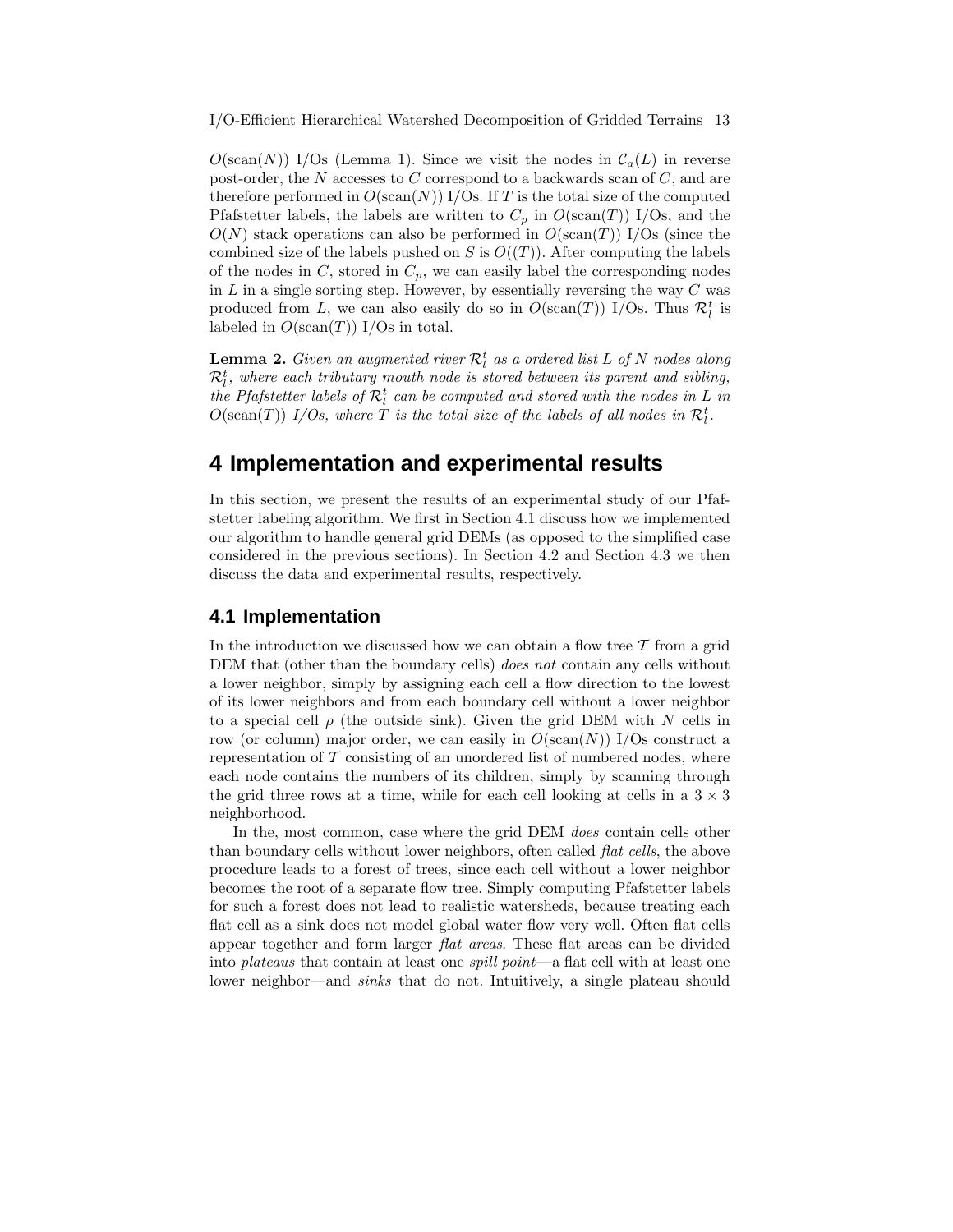not yield separate flow trees. Instead flow trees with a cell in the plateau should be connected by assigning flow directions such that water flows across each plateau to spill points. On the other hand, its often natural to regard each sink as giving rise to one separate watershed or flow tree. This can be accomplished by connecting all flow trees with a root in the sink, for example by assigning flow directions such that each cell in the sink has a flow path to one specific cell in the sink.

Using known algorithms, we can compute flat areas of a grid DEM and assign directions to plateaus and sinks as discussed above in  $O(\text{sort}(N))$ I/Os [5]. We can also use known algorithms to compute the drainage area of each node in the resulting forest (with each leaf  $l$  having drainage area  $d(l) = 1$  in  $O(\text{sort}(N))$  I/Os [5]. After that we can compute Pfafstetter labels in  $O(\text{sort}(T))$  I/Os using our algorithm described in the previous sections, modified to work on a flow forest rather than a flow tree and to handle flow trees that are not binary.

Often a grid DEM contains many small sinks that should intuitively not lead to separate watersheds. Therefore a common practice in flow modeling is to flood the DEM in order to remove all sinks, by simulating uniformly pouring water onto the DEM (while viewing the outside as a giant sink) until a steadystate is reached and all sinks are filled by accumulating water [10, 11]. Thus flooding produces a terrain in which all flat areas are plateaus, and assigning flow directions towards spill points then lead to a single flow tree for the grid DEM. I/O-efficient  $O(\text{sort}(N))$  algorithms for flooding a grid DEM and for plateau flow direction assignment have been developed and implemented in the Terraflow software package [5]. In fact, this software also computes the drainage area of each cell in  $O(\text{sort}(N))$  I/Os.

Our Pfafstetter implementation takes two input grids corresponding to a DEM, namely the corresponding flow directions and the corresponding drainage areas. To obtain a realistic watershed hierarchy (Pfafstetter labels), we used flooded grid DEM models, where all cells, including flat cells on plateaus, have already been assigned a flow direction, as well as had their drainage area computed by TERRAFLOW From these input grids we obtain the unordered list representation of  $\mathcal T$  used in our Pfafstetter algorithm by a simple simultaneous scan of the two grids using  $O(\text{scan}(N))$  I/Os; in the same scan we also augment each node with the grid position of the corresponding cell. After that our implementation follows the algorithm described in the previous sections (modified to handle a non-binary flow tree), and after computing Pfafstetter labels of all nodes, we sort the nodes by grid position using  $O(\text{sort}(T))$  I/Os to obtain an output Pfafstetter label grid. (Optionally, we allow the user to truncate labels to a maximum length, so that each label fits in  $O(1)$  log N-bit words and the sorting of labels can be done in  $O(\text{sort}(N))$  I/Os). We implemented our algorithm in C++ using TPIE [4], a library that provides support for implementing I/O-efficient algorithms and data structures. The implementation work was greatly simplified by the fact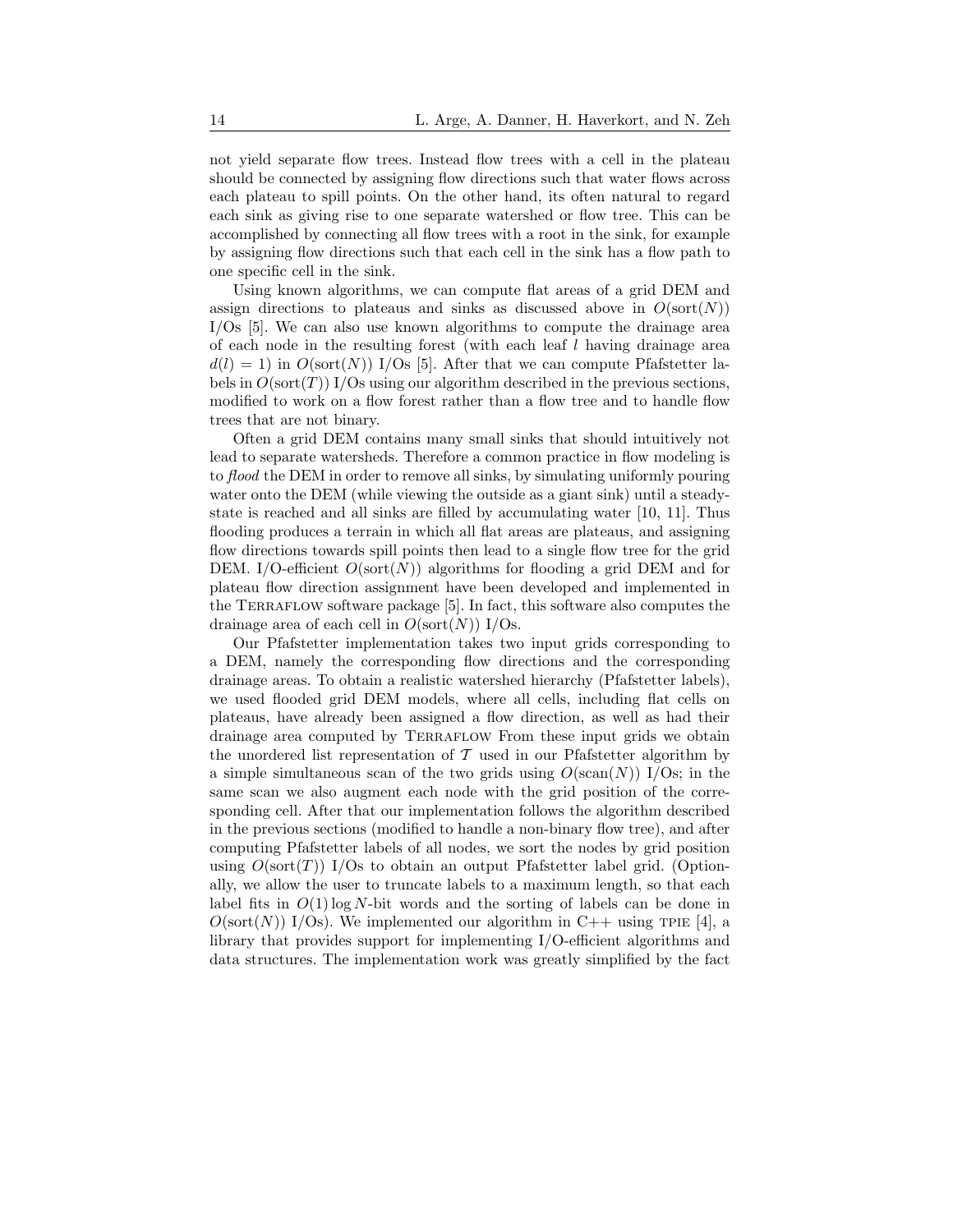that all main primitives of our algorithm—scanning, sorting, stacks and priority queues—are already implemented I/O-efficiently in TPIE or TERRAFLOW.

### **4.2 Datasets**

To investigate the practical performance of our algorithms, as well as the realism of the computed watersheds, we conducted a set of experiments with five grid DEMs of varying size. The largest DEM covered the Neuse river basin in North Carolina at a resolution of 20 feet. It contained 396.5 million cells (such that the flow directions and drainage areas occupied 5.8Gbytes), and is publicly available from ncfloodmaps.com. The other four DEMs covered sub-basins of the upper Tennessee river basin at a resolution of one arc second (approximately 100 feet) and contained 2.7, 21.7, 30.8 and 147 million cells, respectively; these datasets are from the National Elevation Dataset (NED) from the United States Geological Survey, publicly available at seamless.usgs.gov.

## **4.3 Experimental results**

For each of the five input DEMs we used TERRAFLOW to compute filled DEMs with flow directions and drainage area, and then we used our implementation to compute Pfafstetter labels, truncated to nine digits. The experiments were run on a Dell Precision Server 370 (Pentium 4 3.40 GHz processor) with hyperthreading enabled and running Linux 2.6.11. The machine had 1 GB of physical memory, but we made sure that our implementation never used more than 256 MB by setting a kernel flag to limit memory to 256 MB and instructing tpie to abort if more memory than this limit was allocated. All data was stored on a single 400 GB SATA disk drive.

Table 1 shows the time used to label each of the five input DEMs, not counting the the time used by TERRAFLOW. In all cases, the time taken by Terraflow was more than five times the time taken by the Pfafstetter labeling routine. Table 2 shows how much time is spent in the various phases of the algorithm, as a percentage of total time. Constructing  $\mathcal{T}^t$  is the most time consuming phase of the algorithm. This is not unexpected, since this phase is the most complicated (it utilizes a priority queue) and performs  $O(\text{sort}(N))$  I/Os. Interestingly, labeling T and  $T<sup>t</sup>$  (using the augmented Cartesian tree) is a small fraction of the total time (this is somewhat expected,

| Dataset          |    |         |     |     | Ten 1 Ten 2 Ten 3 Ten 4 Neuse       |
|------------------|----|---------|-----|-----|-------------------------------------|
| Input size (MB)  | 17 | - 116 - | 150 | 713 | 5,819                               |
| Size (mln cells) |    |         |     |     | $2.7$ $21.7$ $30.8$ $147.0$ $396.5$ |
| Running time     |    |         |     |     | 0m30 6m51 10m29 58m10 187m43        |

Table 1. Size and Pfafstetter labeling time for the five DEMs.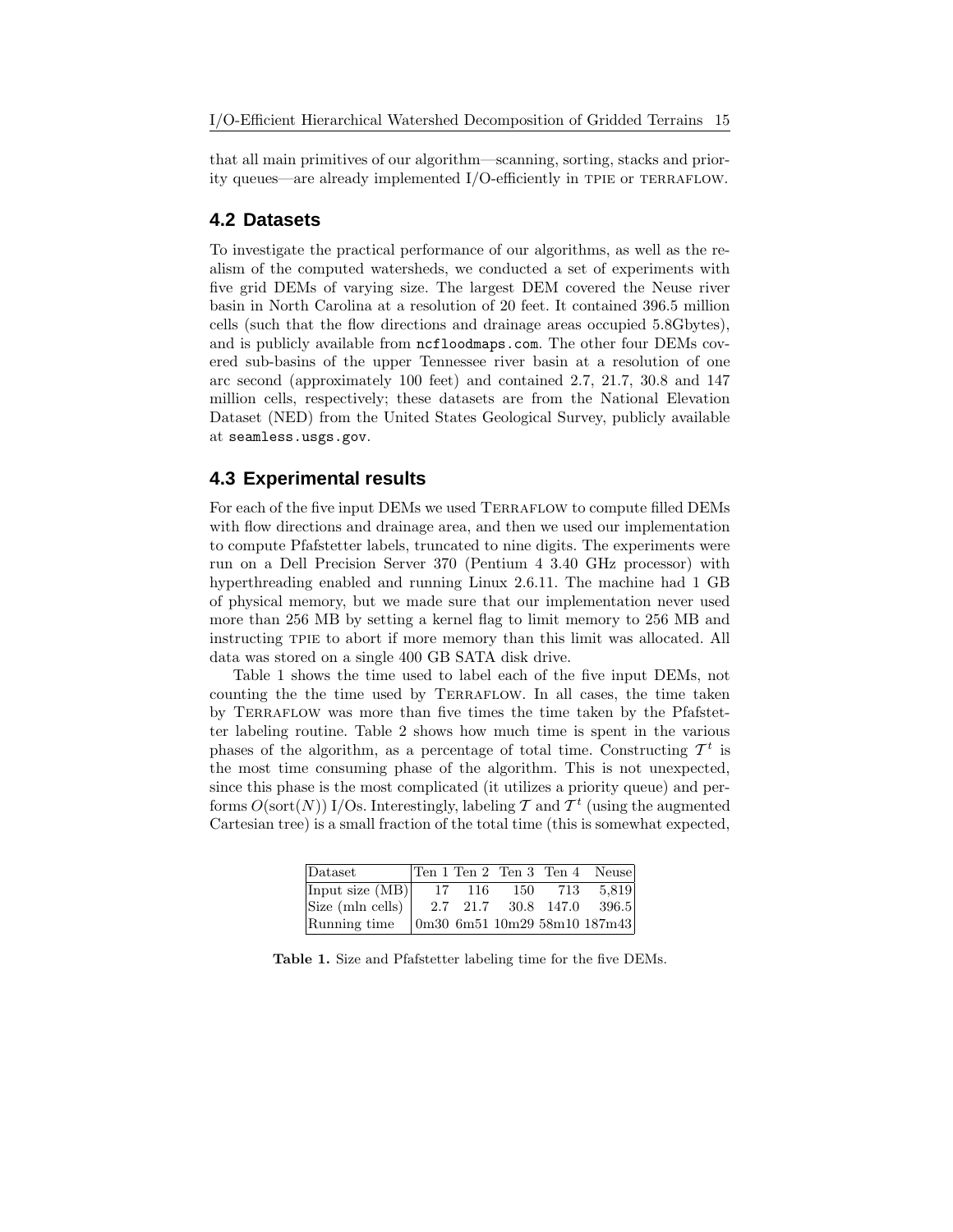| Dataset                                    |        |        |       |           | Ten 1 Ten 2 Ten 3 Ten 4 Neuse |
|--------------------------------------------|--------|--------|-------|-----------|-------------------------------|
| Constructing $\tau$                        | $16\%$ | $9\%$  | 8%    | 7%        | $16\%$                        |
| Constructing $\mathcal{T}^t$               | 64%    | $65\%$ |       | 66% 69%   | $62\%$                        |
| Labeling $\mathcal{T}^t$ and $\mathcal{T}$ | 5%     | 8%     | $7\%$ | $6\%$     | $6\%$                         |
| Sorting labeled cells                      | 8%     | $13\%$ |       | 14\% 13\% | $12\%$                        |
| Exporting data                             | 6%     | $4\%$  | $5\%$ | $4\%$     | $5\%$                         |

Table 2. Breakdown of labeling time for each of the five DEMs.

since  $O(\text{scan}(N)) < O(\text{sort}(N))$ . It is also interesting to note that reading and importing the initial grids (constructing  $T$ ) and exporting the final results is not an insignificant portion of the total time. Overall, we conclude that our algorithm is practically, as well as theoretically, efficient.

The HUC (Hydrologic Unit Code) scheme developed by the Water Resources Division of the United States Geological Survey (USGS) [14] is an example of a manual hierarchical watershed decomposition scheme different from the Pfafstetter method; it is a (up to) twelve level hierarchical decomposition of the terrain in the United States. Maps with eight-digit HUC labels are currently available and ten to twelve digit HUC maps are in development. However, as discussed in the full version of this paper, Pfafstetter labels have several advantages over HUC labels.

To investigate how Pfafstetter label watersheds computed using our algorithm compare to the published digital USGS 8-digit HUCs, we compared the two for a portion of the French Broad–Holston river basin (Ten 3 in the Tables and USGS HUC 060101). As can be seen on Figure 5, the watershed boundaries agree well. The Pfafstetter method divides the basin into nine subbasins, whereas the USGS HUC only has four sub-basins in the area; however Pfafstetter basins can easily be combined to form basins that are of approximately the same extent as the USGS basins (e.g., Pfafstetter basins 7,8, and 9 can be combined to approximate USGS sub-basin 05). A close inspection of the overlay of the two watershed decompositions show minor discrepancies between Pfafstetter and USGS HUC watersheds, but our Pfafstetter labels are consistent with the underlying elevation, flow direction and flow accumulation data. This consistency across multiple data layers is desirable in many GIS applications and avoids the need to rely on multiple heterogeneous data sets.

# **5 Conclusion**

In this paper we presented an I/O-efficient algorithm for computing the Pfafstetter label of each cell of a grid terrain model. We also presented the results of a preliminary experimental study that showed that our algorithm is practically as well as theoretically efficient.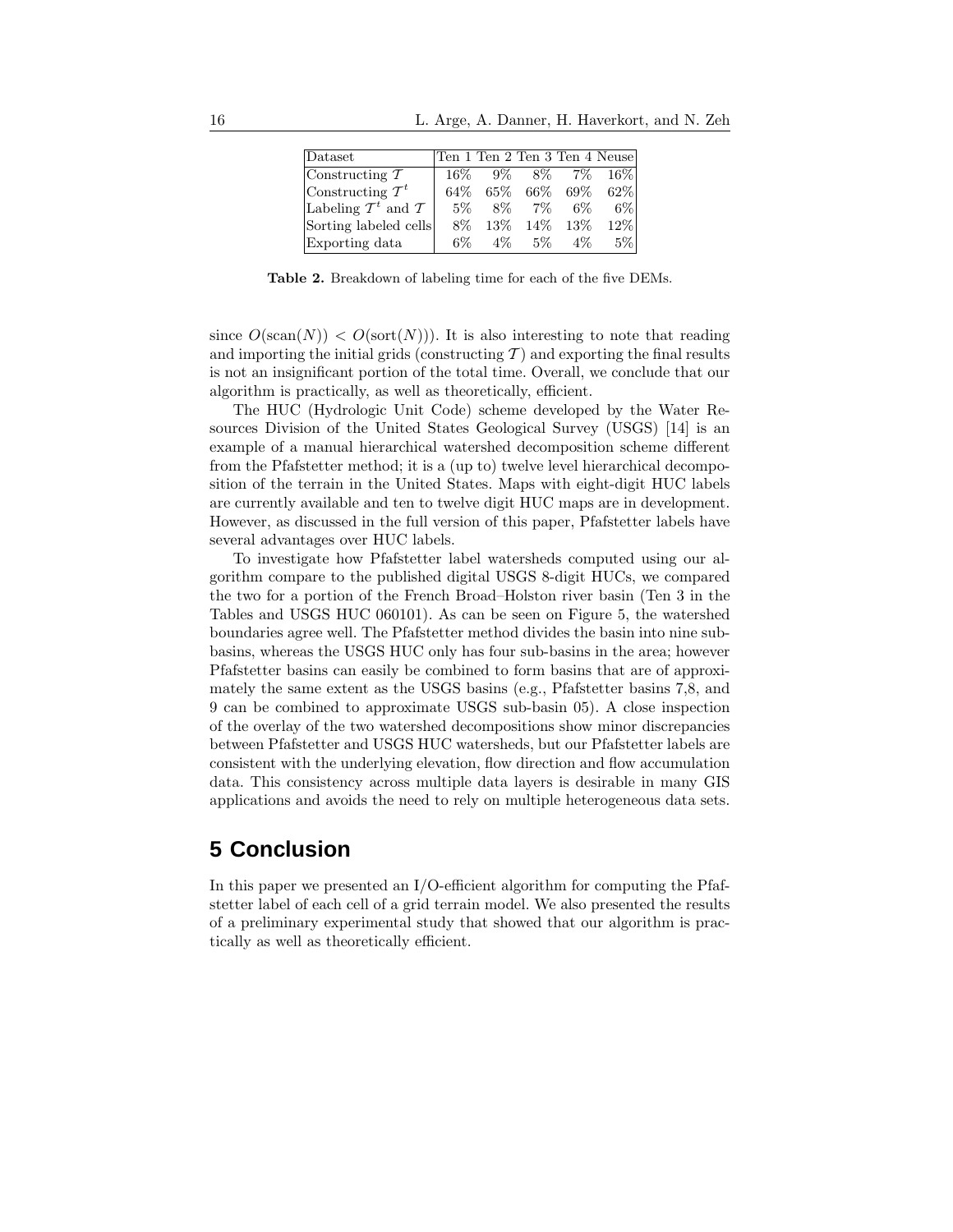

(c) Overlay

Fig. 5. Comparison of Pfafstetter label watersheds to USGS HUCs in the French Broad–Holston river basin (HUC 060101). Common boundaries are generally in good agreement.

# **References**

- 1. A. Aggarwal and J. S. Vitter. The Input/Output complexity of sorting and related problems. Communications of the ACM, 31(9):1116–1127, 1988.
- 2. L. Arge. External memory data structures. In J. Abello, P. M. Pardalos, and M. G. C. Resende, editors, Handbook of Massive Data Sets, pages 313–358. Kluwer Academic Publishers, 2002.
- 3. L. Arge. The buffer tree: A technique for designing batched external data structures. Algorithmica, 37(1):1–24, 2003.
- 4. L. Arge, R. Barve, D. Hutchinson, O. Procopiuc, L. Toma, D. E. Vengroff, and R. Wickremesinghe. TPIE User Manual and Reference (edition 082902). Duke University, 2002. The manual and software distribution are available on the web at http://www.cs.duke.edu/TPIE/.
- 5. L. Arge, J. Chase, P. Halpin, L. Toma, D. Urban, J. S. Vitter, and R. Wickremesinghe. Flow computation on massive grid terrains. GeoInformatica, 7(4):283–313, 2003.